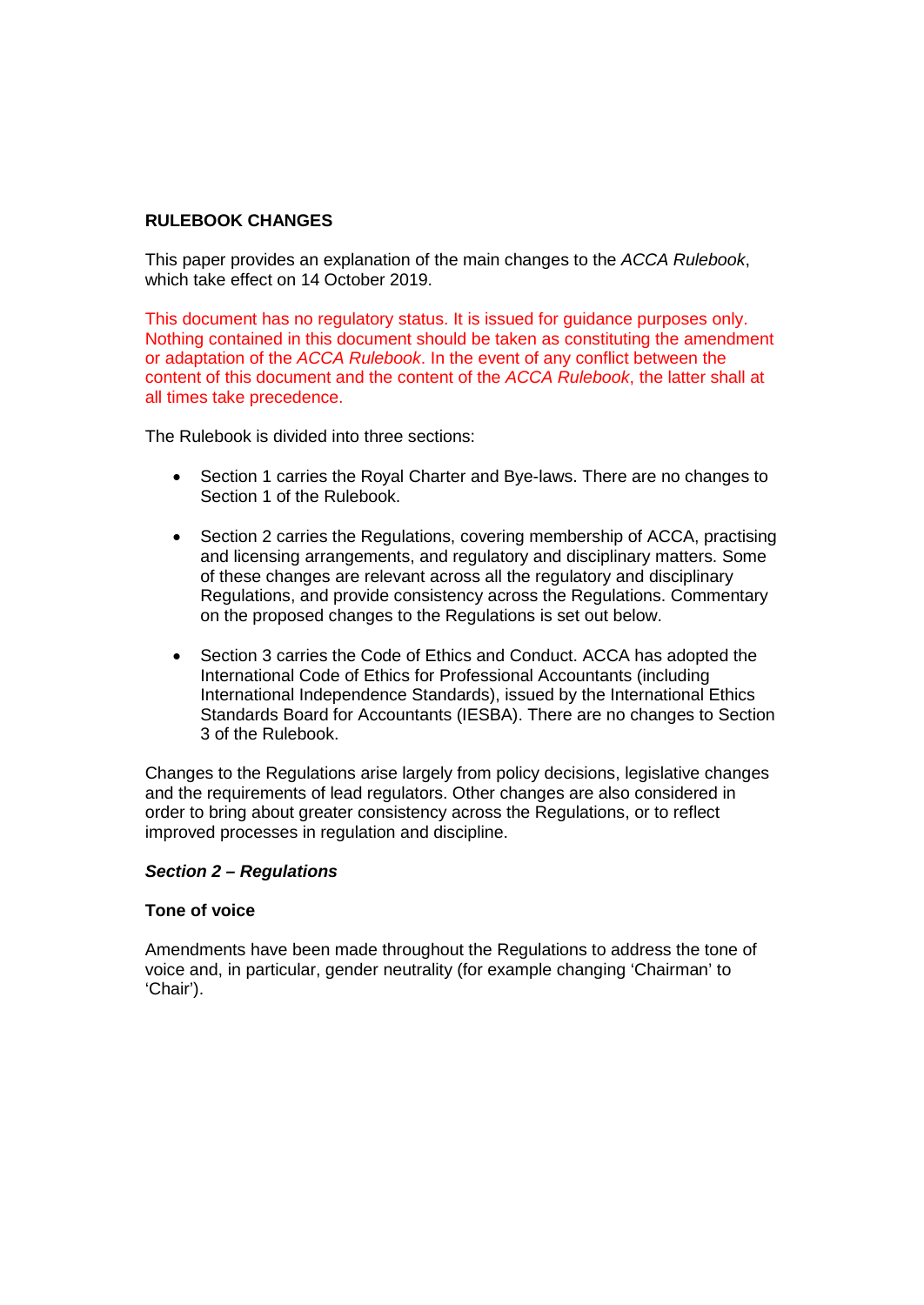### **Enhancements to ACCA's disciplinary and regulatory process**

Other changes to the disciplinary and regulatory regulations have, in the main, been made to enhance and streamline the disciplinary and regulatory hearings process. These include the following:

- changes throughout the disciplinary and regulatory regulations to extend the scope of the consent order regime whilst simultaneously removing the need for a hearing to determine such applications. Consequently all references to the Consent Orders Committee have been removed as such applications are now considered by the Chair of the Disciplinary Committee on papers (without a hearing), but with access to a Legal Adviser if required. The Regulatory Board and Committee Regulations have also been amended to clarify that a Chair, which has rejected a consent order, cannot further consider the case as it progresses to a substantive hearing
- amendments to the Membership Regulations, Authorisation Regulations, the Complaints and Disciplinary Regulations (CDRs) and Appeal Regulations, which update the provisions for service of notice and documents to allow for electronic mail and other forms of receiving notice/documents
- removing references to the Insolvency Service publishing the names of holders or former holders of the Association's insolvency licence as they are no longer required
- amendments to CDR 10, Appeal Regulation 9 and Health Committee Regulation 3 which enable the relevant committee to reconstitute itself as a Health Committee to save time and avoid unnecessary costs and
- removing redundant wording in the Membership Regulations and Authorisation Regulations in respect of any notice and documents served by the complainant (as there is no 'complainant' in these types of cases).

Regulatory Board and Committee Regulations

• amendments to the Regulatory Board and Committee Regulations, which provide alignment with the Appointment Board's assessment policy and procedure regarding panel members and assessors

and

• changes to regulation 5(7) to clarify that the same members of the Health Committee cannot further consider the case as it progresses to a substantive hearing or an appeal.